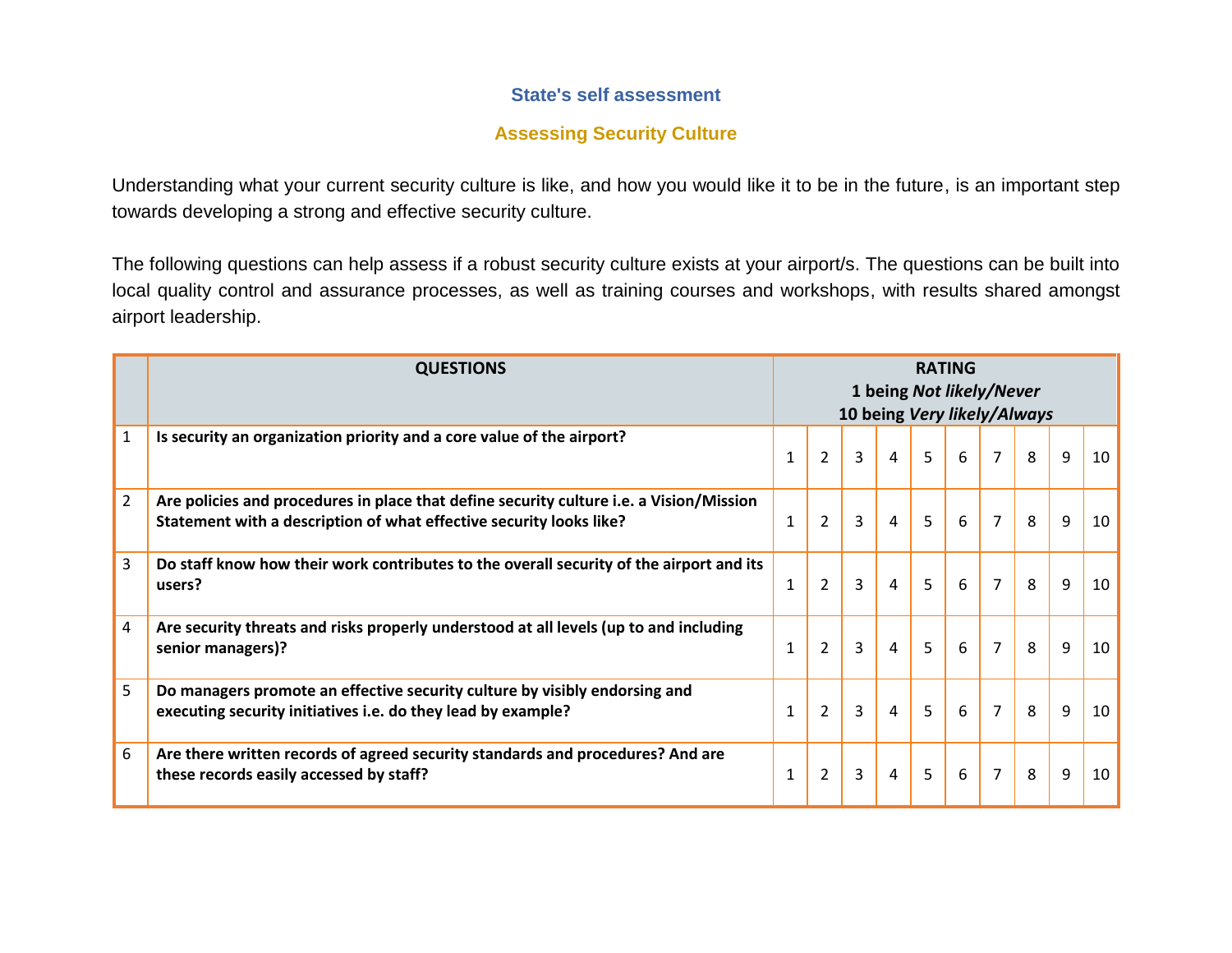| $\overline{7}$  | Are staff given the resources and time that they need to comply with security<br>measures?                                                                                                                                                                                          | $\mathbf{1}$ | $\overline{2}$ | 3              | 4              | 5              | 6 | $\overline{7}$ | 8 | 9 | 10 |
|-----------------|-------------------------------------------------------------------------------------------------------------------------------------------------------------------------------------------------------------------------------------------------------------------------------------|--------------|----------------|----------------|----------------|----------------|---|----------------|---|---|----|
| 8               | Are all staff appropriately and regularly vetted?                                                                                                                                                                                                                                   | $\mathbf{1}$ | $\overline{2}$ | 3              | 4              | 5              | 6 | $\overline{7}$ | 8 | 9 | 10 |
| 9               | Are staff airport passes visible at all times? And if not, are staff being challenged?                                                                                                                                                                                              | $\mathbf{1}$ | $\overline{2}$ | 3              | 4              | 5              | 6 | $\overline{7}$ | 8 | 9 | 10 |
| 10              | Do all staff and passengers pass through security screening?                                                                                                                                                                                                                        | $\mathbf{1}$ | $\overline{2}$ | 3              | 4              | 5              | 6 | $\overline{7}$ | 8 | 9 | 10 |
| 11              | Do training materials (including refresher training materials) contain a description of<br>the current threat to aviation and security processes?                                                                                                                                   | $\mathbf{1}$ | 2              | 3              | 4              | 5              | 6 | $\overline{7}$ | 8 | 9 | 10 |
| 12              | Does training build in positive security culture best practices?                                                                                                                                                                                                                    | $\mathbf{1}$ | $\overline{2}$ | $\overline{3}$ | 4              | 5              | 6 | $\overline{7}$ | 8 | 9 | 10 |
| 13              | Are there posters and/or other communication campaigns around the airport<br>promoting positive security behaviours e.g. reminding staff and visitors to remain<br>vigilant and to report suspicious activity immediately?                                                          | $\mathbf{1}$ | 2              | 3              | $\overline{4}$ | 5              | 6 | $\overline{7}$ | 8 | 9 | 10 |
| 14              | Do management communicate with all staff on security issues e.g. through written<br>communications and staff announcements?                                                                                                                                                         | $\mathbf{1}$ | $\overline{2}$ | 3              | 4              | 5              | 6 | $\overline{7}$ | 8 | 9 | 10 |
| 15 <sub>1</sub> | Are security messages (including security alerts and security announcements) a<br>regular feature of internal/external airport communications? Are these messages<br>also designed to provide a deterrence message back to those who might be<br>conducting hostile reconnaissance? | $\mathbf{1}$ | $\overline{2}$ | 3              | 4              | $\overline{5}$ | 6 | $\overline{7}$ | 8 | 9 | 10 |
| 16              | Are there processes in place to enable and encourage staff to report security-related<br>incidents (with the option of anonymity)?                                                                                                                                                  | $\mathbf{1}$ | $\overline{2}$ | 3              | 4              | 5              | 6 | $\overline{7}$ | 8 | 9 | 10 |
| 17              | Are staff provided the opportunity to suggest ways in which security could be<br>improved e.g. through staff surveys (question sets), feedback boxes, interviews,<br>workshops, peer reviews?                                                                                       | $\mathbf{1}$ | $\overline{2}$ | 3              | 4              | 5              | 6 | 7              | 8 | 9 | 10 |